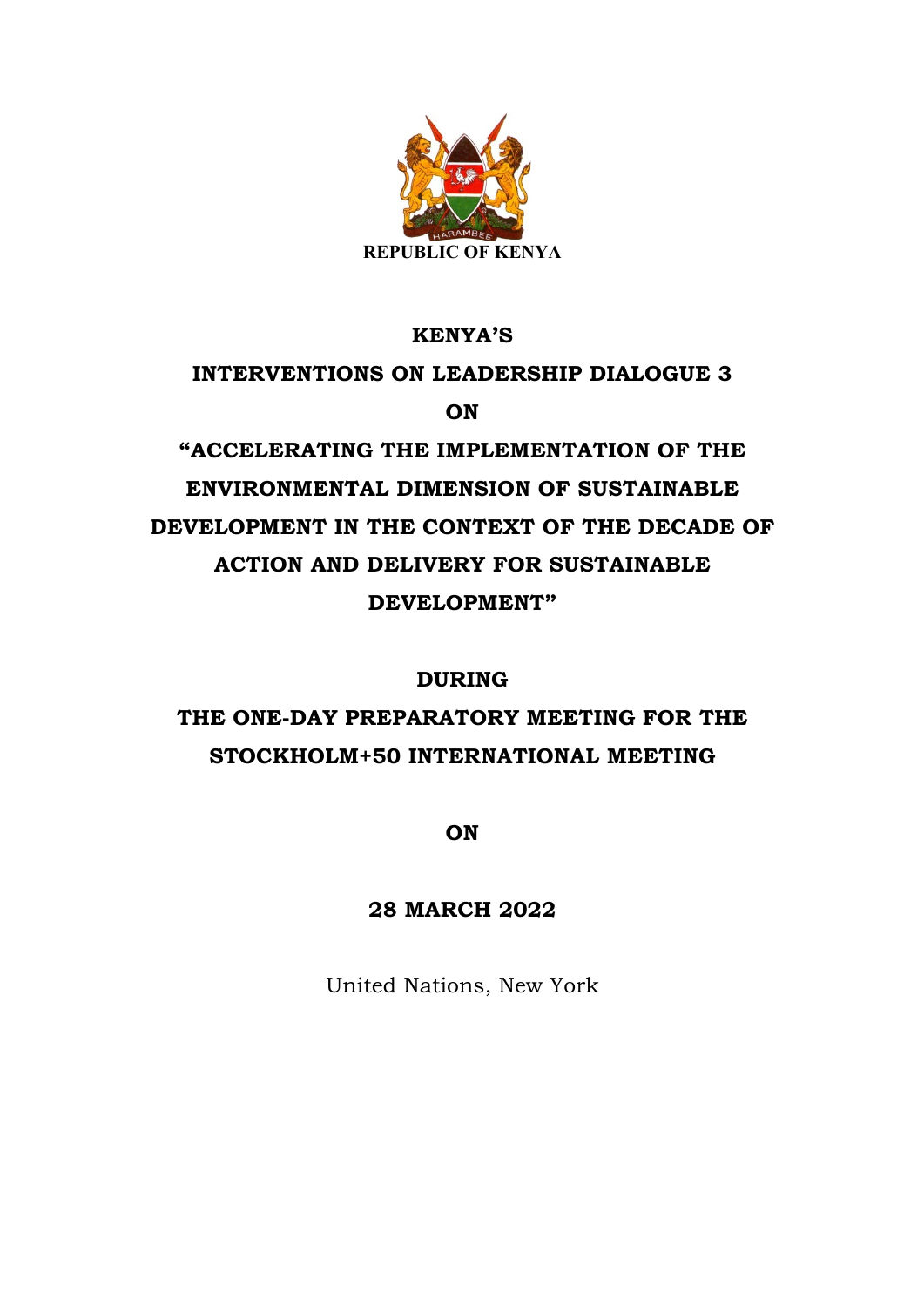#### **Interventions.**

#### **Your Excellencies, 1. On Scaling up finance**

The background paper should clearly highlight issues such as climate change financing on adaptation financing and energy transition, ocean action, which require urgent financing to be realized. Developing countries are keenly following the fulfillment of the agreed provisions on financing global actions, which are perturbed by slow pace of honoring these pledges, by developed countries.

For instance the 100 billion dollars Copenhagen agreement still remains a mirage while damage by changing climate is still escalating rapidly. The dialogues should call on Member States to expedite their commitments in honoring these Multilateral Environmental Agreement pledges to make the global decade of action and hence attainment of SDGs a reality. The background paper should enhance these discussions while remaining cognizant of the common but differentiated factors experienced by different Member States.

Equitability of financial resources needs to be upheld including by financial institutions for full realization of the SDGs to be achieved.

#### **2. Governance and institutional reform**

Kenya appreciates that UNEP forms the backbone of the MEAs and hence the need to promote policy coherence and effectiveness during implementation and ensure environmental sustainability in the pursuit of sustainable development.

The dialogues to therefore call for continued engagement to enhance international cooperation and strengthen global environmental governance to ensure a global transition to climate neutral, resilient societies that can absorb external shocks in future. In so doing, there will be no further hindrance to the achievement of the 2030 Agenda.

You recall that in RIO  $+20$  Outcome document the future we want, there was a call to strengthen and upgrade UNEP so that it can fulfill its role as the leading global environmental authority, in order to uphold strengthened international environmental governance. Significant progress has been achieved including the establishment of universal membership for UNEP's governing body, then known as the Governing Council to a United Nation Environment Assembly UNEA.